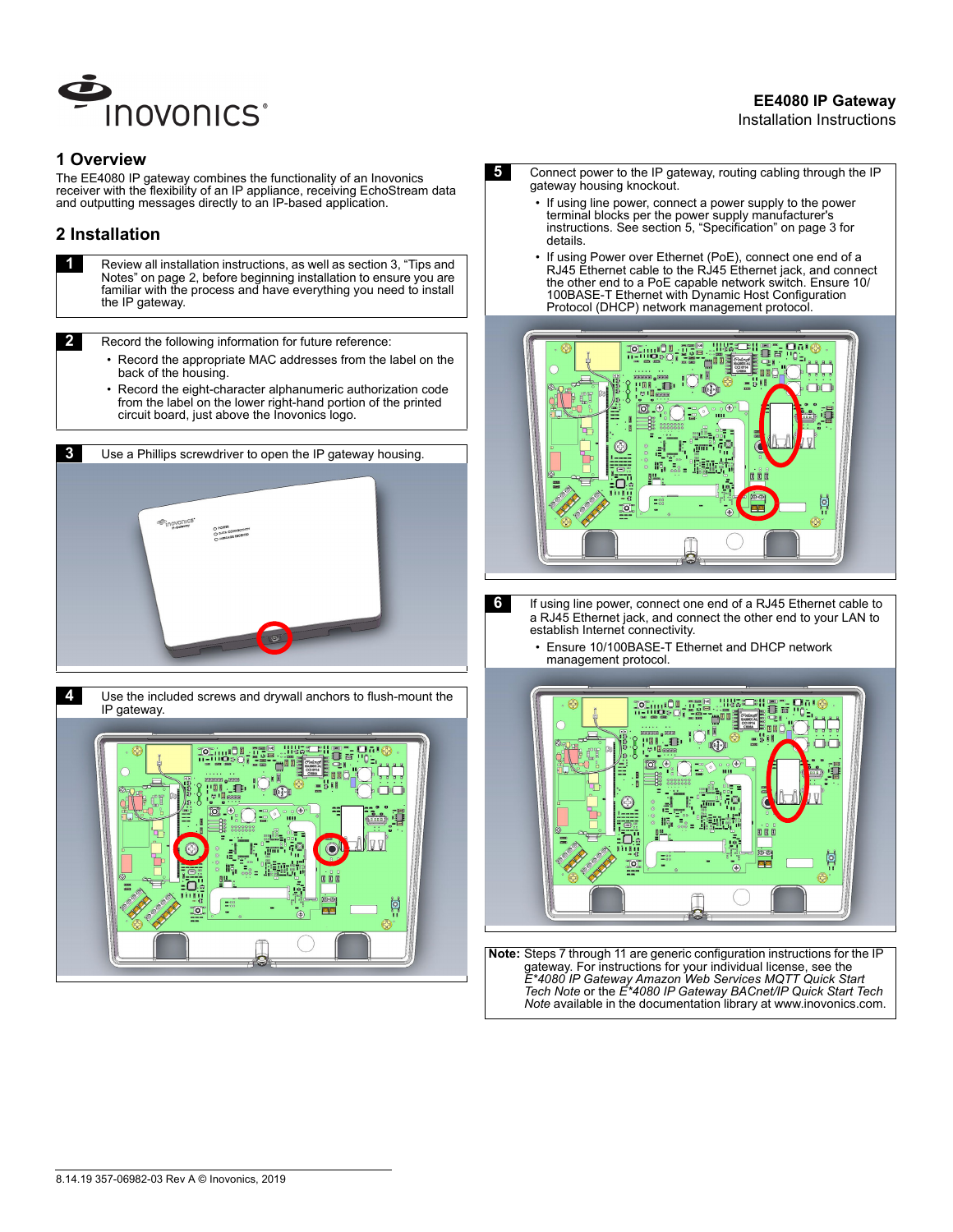- *If* If using an existing EE4080 configuration file, open the configuration file and proceed to step 10; if using a new EE4080 configuration file:
	- a. Press the IP gateway's reset button.
	- b. Wait for the green LED to flash.
	- c. Insert a USB flash drive into either of the IP gateway's USB ports.
	- d. When the red LED is solidly lit, remove the USB drive.
	- e. Insert the USB drive into a PC.



**8** On your PC, open the configuration file from the USB drive.

• It will be named en4080-XX-config-YYYYMMDD-HHMMSS.yaml, where XX is the last two hex digits of the Ethernet MAC address, as shown on the label on the back of the house, and YYYYMMDD-HHMMSS is the current date and time.

 **9** Enter the configuration information into the .yaml file:

- Enter TXIDs for the transmitters and any repeaters to be registered to the IP gateway, referring to and overwriting the examples provided in the file, separated by commas.
- Enter the desired host name of the remote server where the IP-based application is running.
- As desired, change the default port from port 5500 to another port.
- Configure the network connectivity as desired. By default, only Ethernet is enabled with DHCP; WiFi is disabled. See quickstart guides for configuration details.

**10** Save the configuration file onto the USB drive as en4080-config.yaml.

- **11** Load the configuration file onto the IP gateway:
	- a. Safely eject the USB drive from the PC.
	- b. Press the IP gateway's reset button.
	- c. Wait for the green LED to flash.
	- d. Insert the USB flash drive into either of the IP gateway's USB ports.
	- e. When the red LED is solidly lit, indicating the gateway has finished processing the configuration file, remove the USB drive.



 **Note:** If the red LED is not solidly lit, the yaml file did not load. Please check formatting, ensure you are using Notepad ++ or a similar yaml editor and use a yaml validator such as yamllint.com.



Once the IP gateway is functional and all transmitter TXIDs have been registered, the LEDs will function as follows:

- Green: Blinks when powering up; solid when power up is complete.
- Orange: Blinks while establishing an IP connection; solid when IP connected.
- Red: Blinks upon message receipt from any transmitter.

## **3 Tips and Notes**

#### **3.1 Installation Notes**

- These products are designed to be maintained by professional technicians.
- Products are tested for indoor use.
- Inovonics recommends registering and testing end devices prior to installation, using a floor plan or something similar to indicate installation locations. Consider marking or applying descriptive labels to the end device cases to ensure proper installation. Conduct a site survey with an Inovonics survey kit prior to installation to assist with RF gateway, repeater and end device placement.
- Use a brand name USB flash drive with a FAT32 (vfat) filesystem for configuration.
- The IP gateway configuration file is YAML formatted. See yaml.org for details.